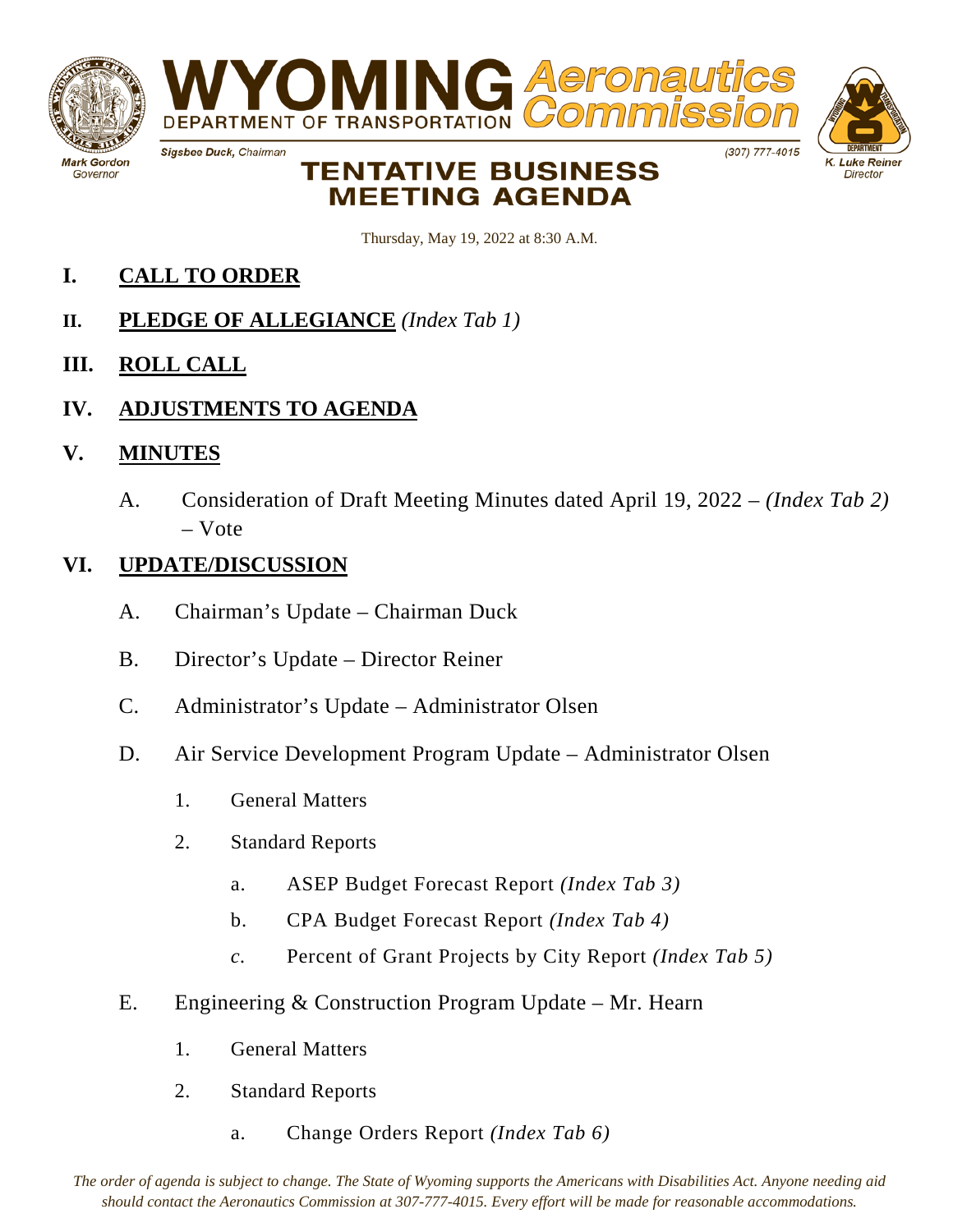- b. Statewide Line Items Report *(Index Tab 7)*
- *c.* Bid Summary Report *(Index Tab 8)*
- F. Planning & Programming Program Update Ms. Bean
	- 1. General Matters
	- 2. Standard Reports
		- a. Administrative Approvals Report *(Index Tab 9)*
		- b. Recovered State Funds Report *(Index Tab 10)*
- G. UAS Program Update
	- 1. General Matters

#### **VII. REGULAR BUSINESS**

- A. Consideration of the FY 2022 WACIP Budget Modifications (*Index Tab 12)* Ms. Bean – Vote
- B. Consideration of the FY 2023 WACIP Budget Modifications *(Index Tab 13)* Ms. Bean – Vote

#### **VIII. NEW BUSINESS**

- A. Consideration of Jackson Hole Air Improvement Resources ASEP Application *(Index Tab 14)* – Mr. Olsen – Vote\*
- B. Consideration of Jackson Hole Air Improvement Resources ASEP Application *(Index Tab 15)* – Mr. Olsen – Vote\* *\*Supplemental information about the JH AIR applications can be found under Jackson Hole Air Improvement Resources Appendix (Index Tab 16)*
- C. Consideration of Capacity Purchase Agreement Contract Amendments Mr. Olsen – Vote
- D. Update on Draft Commission Priorities *(Index Tab 17)* Ms. Bean
- E. Discussion of Wyoming Aviation Hall of Fame Nominee Qualifications Mr. Olsen

*The order of agenda is subject to change. The State of Wyoming supports the Americans with Disabilities Act. Anyone needing aid should contact the Aeronautics Commission at 307-777-4015. Every effort will be made for reasonable accommodations.*